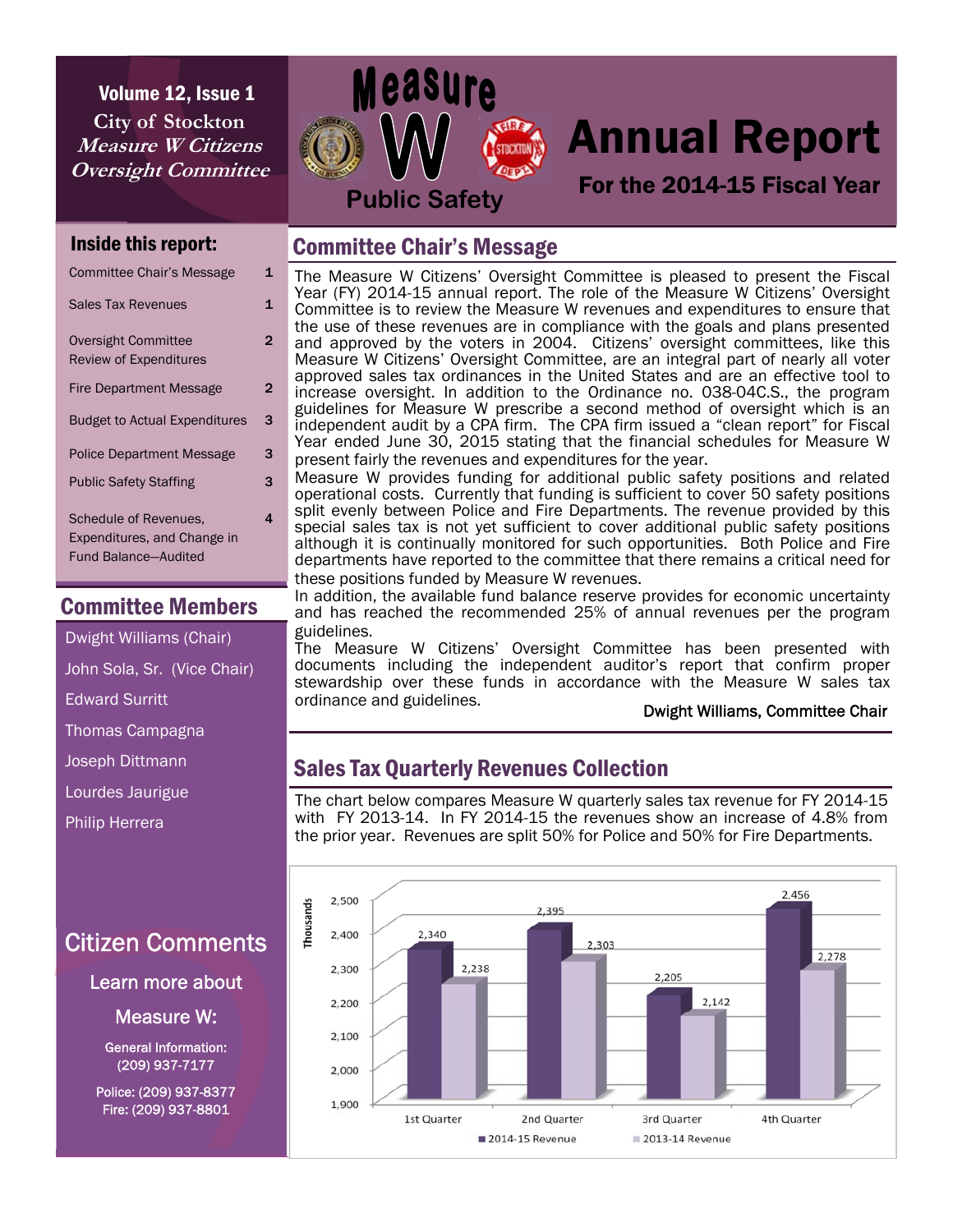#### Volume 12, Issue 1

## Oversight Committee Review of Expenditures

Measure W expenditures are limited by the amount of revenue received in any given year from the Safe Neighborhood Measure W tax proceeds. In FY 2014-15, the budget included public safety staff of 25 Police Officers and 25 Firefighters. Although these positions are critical to maintaining service levels, two firefighter

positions continued to be unfilled during the year. The funds made available from the two vacancies along with prior year surplus in the fire program was utilized to insurance purchase much needed equipment and other one-time costs. The Measure W budget for FY 2014-15 appropriated \$10,060,084. Of this Tax collection. total allocation, only \$9,022,786 was expended during the fiscal year leaving additional funds in the available fund balance (32%).

The expenditures for salary and benefit costs of Police and Fire personnel performing Measure W duties was 84.5% of the total expenditures. Vehicles and fuel accounted for 7.3% of the total. The remaining 8.3% paid for Board of Equalization tax collection fees, insurance, materials, sales



tax review services and capital equipment purchases. Both the Police and Fire Departments remained under budget in their use of Measure W funds.

## Fire Department Message

Measure W funds collected in FY 2014-15 continued to augment staffing for Fire Engine No. 13, Ladder Truck No. 7 and Ladder Truck No. 3, and funded salaries and benefits of firefighters including the maintenance and



operation of one fire engine. In December 2014, Ladder Truck No. 7 operations was replaced with Ladder Truck No. 4 located on Pacific Avenue to improve service coverage to include the schools, dormitories and apartment buildings in the area. In FY 2014-15, these fire companies responded to a total of 3,545 incidents, with Engine 13 responding to 1,353, Truck 3 responding to 1,037 and Trucks 4 and 7 responding to 1,155.

Portable and mobile radio equipment for the Alternative Response Program (Squad), staff, and apparatus described above were replaced with more efficient, reliable and FCC compliant radio equipment using Measure W funds.

Construction of the Squad vehicle and purchase of all its equipment were completed. The Squad, which involves a 1-Ton rescue vehicle and two firefighters that respond to lower priority medical and small fire calls, was deployed in July, 2014. The addition of the Squad program increased the total

number of positions funded by Measure W to 25 firefighter positions.

Erik Newman, Fire Chief

| <b>Apparatus</b> | <b>Fires</b> | <b>Medical</b> | <b>Vehicle</b> | Accident /<br>Rescue | Hazmat /<br>Other | <b>Total</b> |
|------------------|--------------|----------------|----------------|----------------------|-------------------|--------------|
| Engine 13        | 295          | 914            | 57             | 28                   | 59                | 1,353        |
| Truck 3          | 455          | 329            | 101            | 81                   | 71                | 1,037        |
| Truck 4/7        | 355          | 407            | 98             | 135                  | 160               | 1,155        |

#### 2014 Fire Incident Responses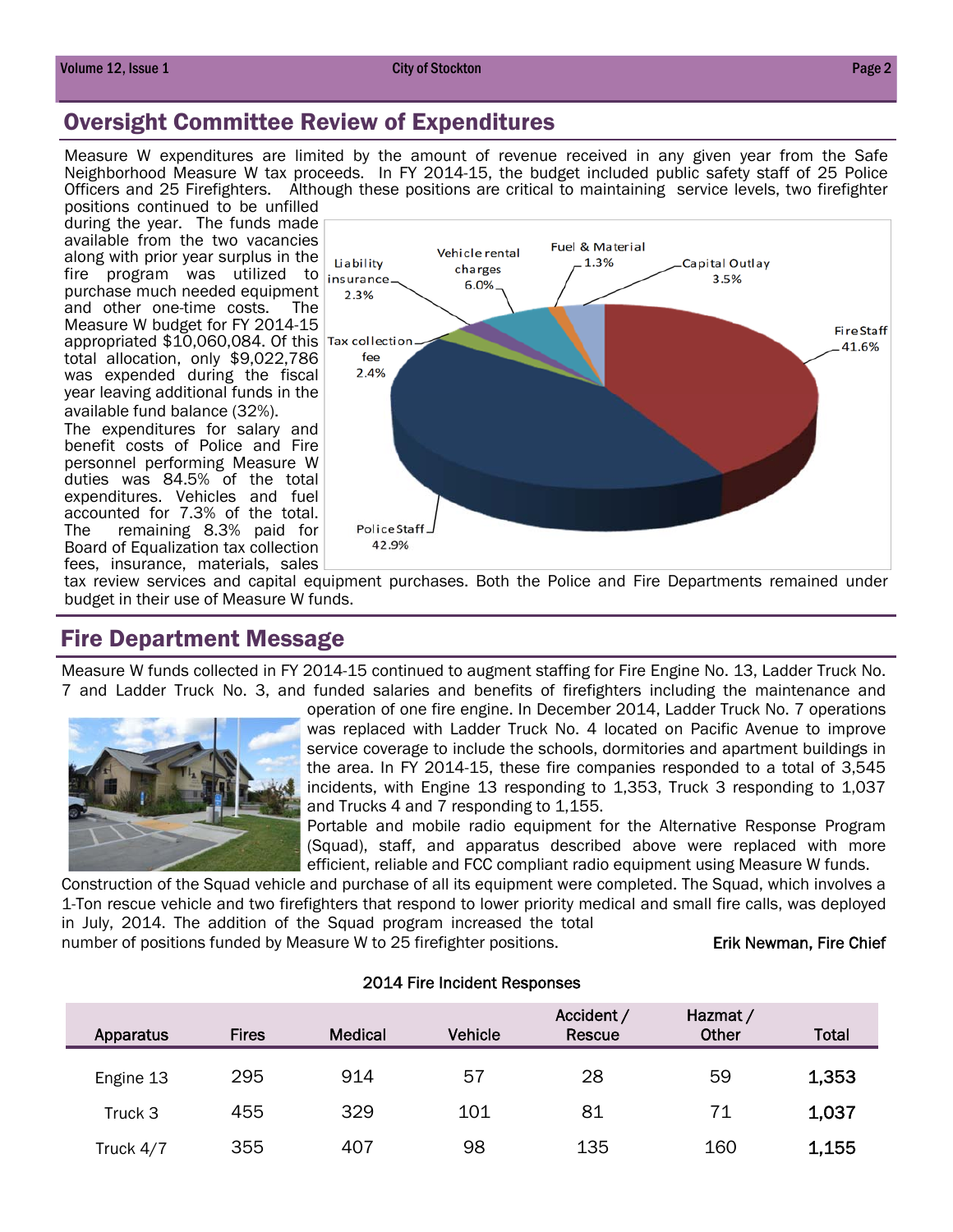City of Stockton **Page 3** 

## Measure W — Budget to Actual Expenditures FY 2012-13 to FY 2014-15



## Police Department Message

In Fiscal Year 2014-15 Measure W funding paid for 25 Police Officers to respond to over 25,000 calls for service, an average of 103 call per officer during the year. This funding source is an important component of the Police



Department's annual operating budget. In addition to paying for officer salary and benefits, it also pays for their vehicles, fuel, radios, and other safety equipment necessary to work in the field. The amount of tax revenue available and the cost of the positions determines the exact number of funded Police Officers each year. All Measure W positions are assigned to the Field Services Division and handle dispatched calls-for-service on a 24/7 basis. In Fiscal Year 2014-15, the Police Department handled 388,227 calls for service, 123,622 of which were dispatched for officer assistance.

#### Eric Jones, Police Chief

| Public Salety Measure W Stafflig — Alliudi Averages |         |         |         |         |         |         |  |
|-----------------------------------------------------|---------|---------|---------|---------|---------|---------|--|
|                                                     | 2009-10 | 2010-11 | 2011-12 | 2012-13 | 2013-14 | 2014-15 |  |
| Police                                              | 21      | 25      | 24      | 22      | 23      | 25      |  |
| <b>Fire</b>                                         | 20      | 23      | 22      | 23      | 23      | 25      |  |

## Public Safety Measure W Staffing — Annual Averages